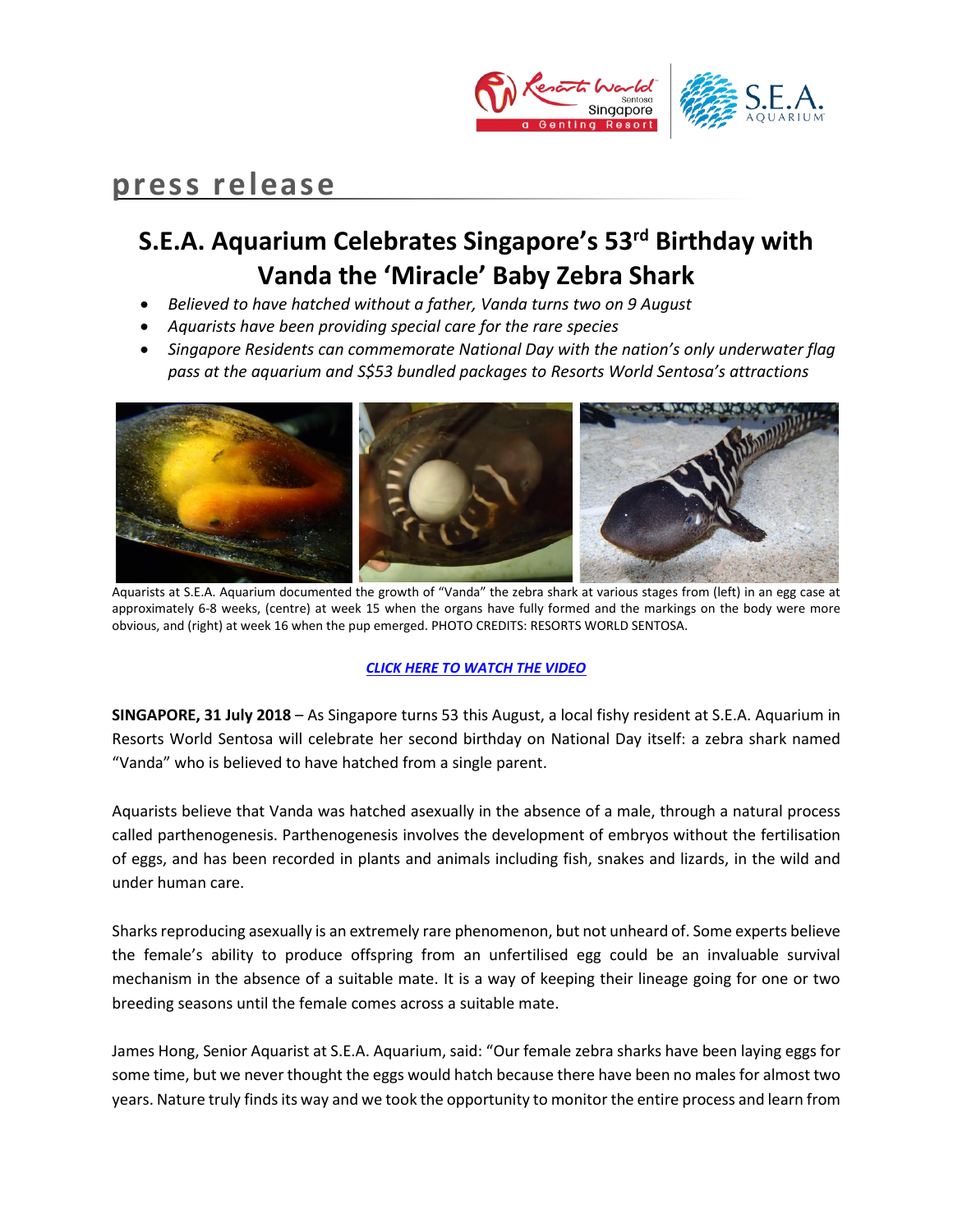

this 'virgin birth' phenomenon. However, we are also aware that female sharks have been documented to store sperms for extended periods of time in the absence of males. Until we have DNA analysis on Vanda, we are not ruling out this possibility. Whatever the case may be – asexual or sexual reproduction – she is a truly special baby hatched on 9 August 2016, and we decided to name her "Vanda" after Singapore's national flower."

[Zebra sharks](http://www.georgiaaquarium.org/animal-guide/georgia-aquarium/home/galleries/ocean-voyager/gallery-animals/zebra-shark) are oviparous and females lay large dark brown eggs cases, also called "mermaid's purses". Once a female lays her eggs, aquarists will then carefully collect the egg cases to incubate and closely monitor them for embryo development until they hatch. The eggs can take between four to six months to hatch if an embryo is present, and they are extremely sensitive to water conditions such as temperature, flow and salinity.

Amongst the nine eggs collected by the aquarists between March to June 2016, only Vanda survived, which makes her extra special to the curatorial team. Aquarists have been providing special care for Vanda, hand-feeding her with small fish, shrimps and other crustaceans in her home at Shipwreck Habitat. Guests may sometimes miss Vanda aszebra sharks are nocturnal, spending most of the day resting on the sea floor where they camouflage well.

Zebra sharks are so named because newly hatched pups have stripes on their bodies resembling that of a zebra. Eventually, these stripes fade away and they develop small black dots against a tan body, which is why they are often mistakenly referred to as the leopard shark. They can be found in the shallow waters of the Indo-West Pacific.

Worldwide, the numbers of zebra sharks are dwindling as a result of human activities like degradation of coral reef habitats, pollution and overfishing including shark finning. Currently, zebra sharks are listed as "Endangered" in the IUCN\* Red List of Threatened Species.

From 9 to 12 August, guests can head to Singapore's most loved aquarium to learn more about Vanda and other species. These include an all-new daily talk at Shark Seas where aquarists will share more information on sharks, their behaviours and how they care for these commonly misunderstood species. In addition, guests can also witness an iconic underwater flag pass happening at 3.45pm amongst 40,000 marine animals in the Open Ocean Habitat as a salute to Singapore's independence.

As part of the nation's 53<sup>rd</sup> birthday, Singapore Residents can enjoy discounts on bundled packages to Resorts World Sentosa's attractions from 1 to 31 August. These include two adult one-day tickets to S.E.A. Aquarium and the Maritime Experiential Museum at only S\$53 (U.P. S\$110) and two adult one-day tickets to Adventure Cove Waterpark and the Maritime Experiential Museum at S\$53 (U.P. S\$108). For more information on the resort's National Day promotions, visit [www.rws.fun/sg](http://www.rws.fun/sg)

More information on Vanda can be found in **Appendix A**.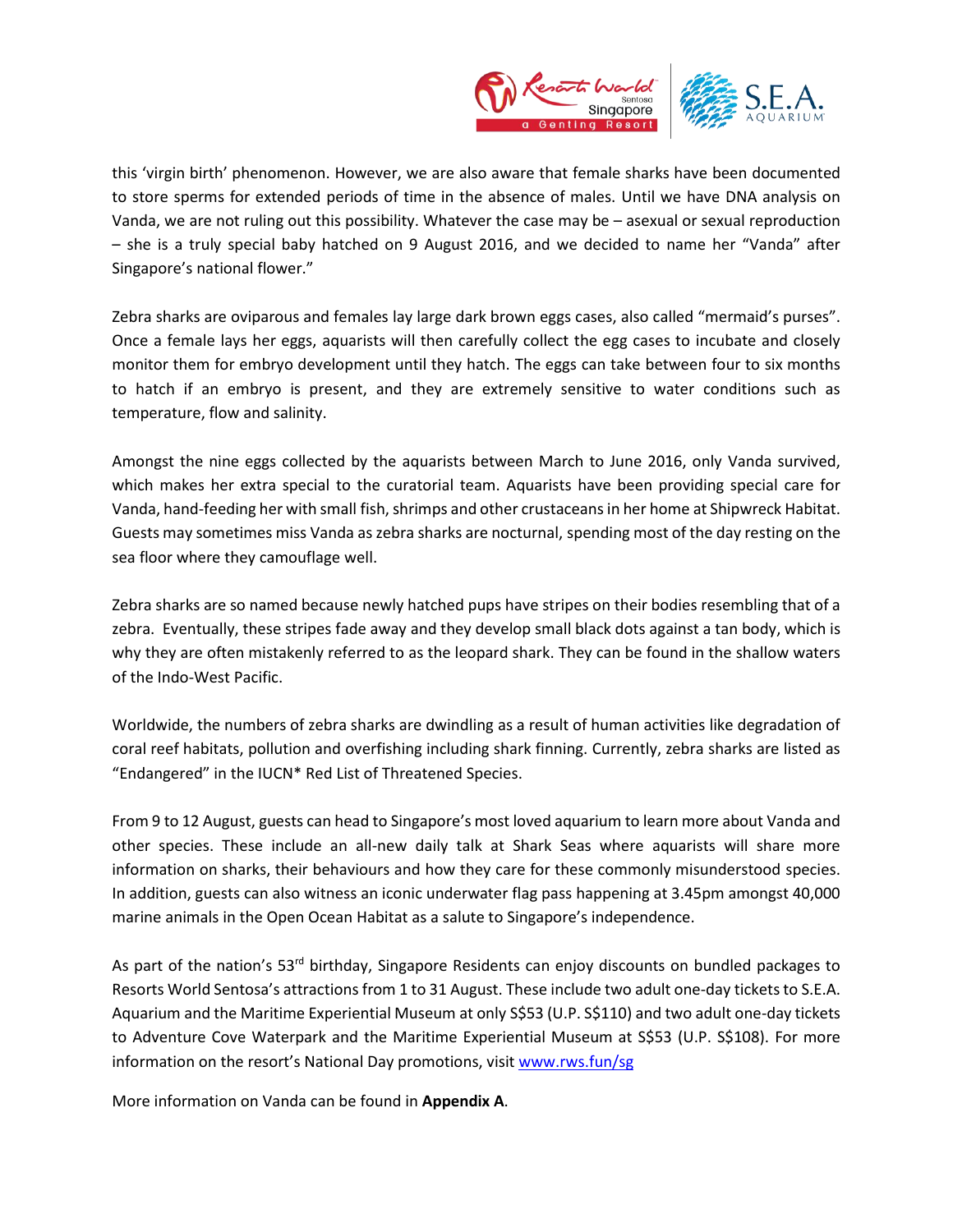



*\*IUCN – International Union for Conservation of Nature* 

**– End –**

#### **ABOUT S.E.A. AQUARIUM**

Opened in November 2012, S.E.A. Aquarium at Resorts World Sentosa is one of the world's largest aquariums home to more than 100,000 marine animals from across 1,000 species. Featuring more than 50 diverse habitats, S.E.A. Aquarium exhibits close to 80 threatened species including the manta ray, Clarion angelfish and a variety of beautiful corals that mirror a pristine aquatic environment. Through interactive programmes, up-close animal encounters and immersive learning journeys, S.E.A. Aquarium aims to inspire visitors to protect the world's oceans.

S.E.A. Aquarium collaborates with local and regional partners in marine conservation projects and is accredited by the Association of Zoos & Aquariums (AZA) and World Association of Zoos and Aquariums (WAZA).

#### **ABOUT RESORTS WORLD SENTOSA**

Resorts World Sentosa (RWS), Asia's premium lifestyle destination resort, is located on Singapore's resort island of Sentosa. Spanning 49 hectares, RWS is home to world-class attractions including Universal Studios Singapore, S.E.A. Aquarium, the Maritime Experiential Museum, Dolphin Island and Adventure Cove Waterpark. Complementing the adventure and adrenaline of its theme parks and attractions are six unique luxury hotels, the world-class Resorts World Convention Centre, a casino and the Asian flagship of a world-renowned destination spa. RWS offers awardwinning dining experiences and exciting cuisine from around the world across its many renowned celebrity chef restaurants, establishing itself as a key player in Singapore's vibrant and diverse dining scene and a leading gourmet destination in Asia for epicureans. The integrated resort also offers world-class entertainment, from original resident productions to concerts and public shows such as Crane Dance and Lake of Dreams. RWS has been named "Best Integrated Resort" since 2011 for seven consecutive years at the TTG Travel Awards which recognises the best of Asia-Pacific's travel industry.

RWS is wholly owned by Genting Singapore, a company of the Genting Group. For more information, please visit [www.rwsentosa.com.](http://www.rwsentosa.com/)

[ResortsWorldatSentosa](https://www.facebook.com/ResortsWorldatSentosa) @rwsentosa **#SEAAquarium** [www.rwsentosablog.com](http://www.rwsentosablog.com/)

**MEDIA CONTACTS**

**Resorts World Sentosa**

Shaiful Rizal Tel: +65 6577 9761 / +65 9170 2542 E-mail[: shaiful.malek@RWSentosa.com](mailto:shaiful.malek@RWSentosa.com)

Audrey Lee Tel: +65 6577 9766 / +65 8198 0047 E-mail[: audrey.sylee@RWSentosa.com](mailto:audrey.sylee@RWSentosa.com)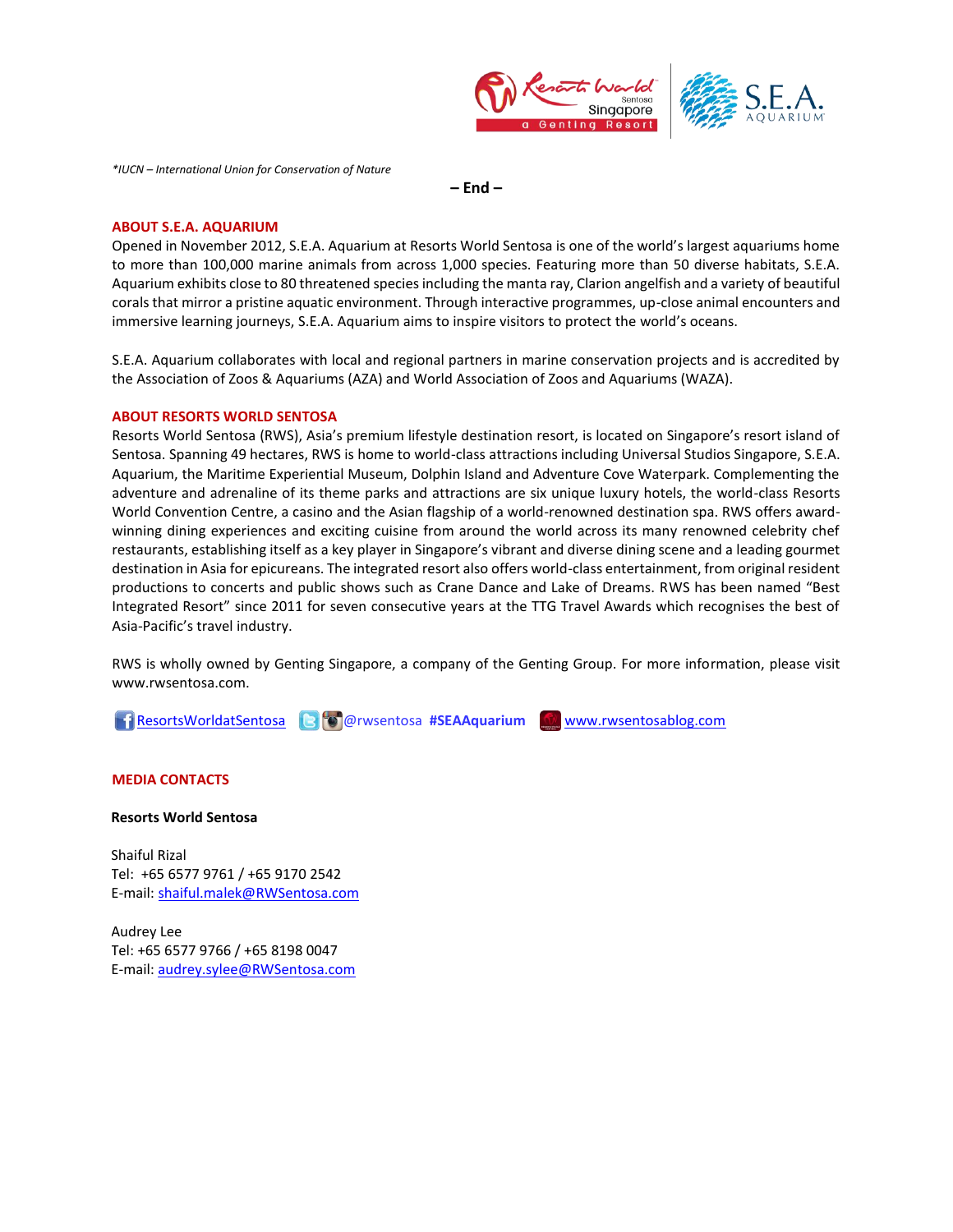



### **APPENDIX A**

#### **Note to Editors**

- 1. Photos and video of the zebra shark can be downloaded from <https://app.box.com/v/SEAAZebraShark>
- 2. All photos and video are to be attributed to Resorts World Sentosa



[Zebra sharks](http://www.georgiaaquarium.org/animal-guide/georgia-aquarium/home/galleries/ocean-voyager/gallery-animals/zebra-shark) *(Stegostoma fasciatum)* are oviparous and females lay large dark brown eggs cases, also called "mermaid's purses", which can be about 17cm in length.



The eggs can take between four to six months to hatch if an embryo is present. This image of Vanda was taken during week 11, with the body and organs fully formed, and the faint black and white markings have developed along the body.



Images of Vanda taken at (left) after hatching and (right) at six months. Newly hatched pups are dark in colour with lighter bands, forming a striped pattern similar to that of a zebra. Eventually, these stripes fade away and they develop small black dots against a tan body.